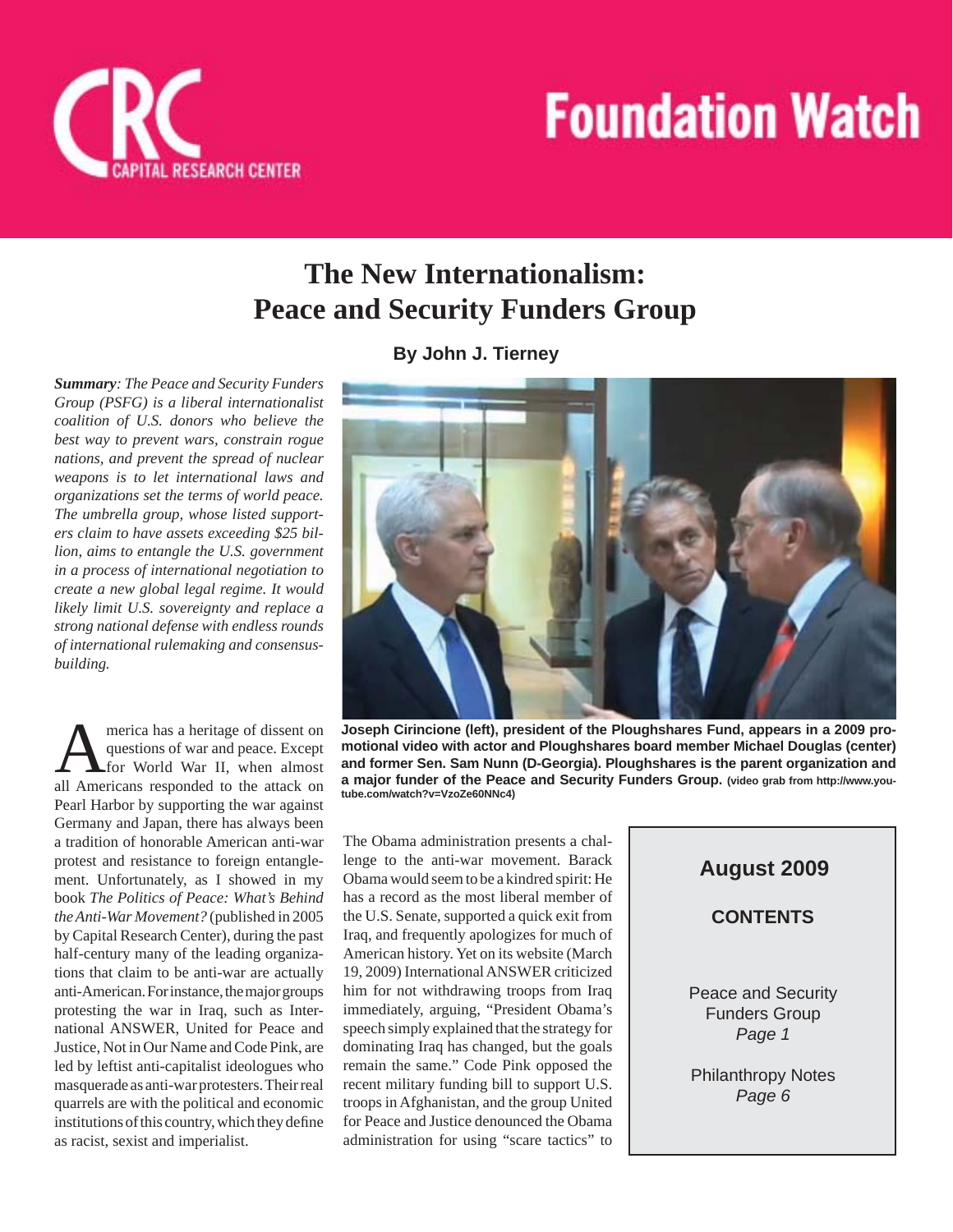associate the "rebels in Afghanistan" with the terrorists of Al Qaeda.

Subtle but profound changes are occurring in U.S. foreign policy and the response of anti-war and anti-military protesters and advocates can be expected to change as well. No street protests are planned for now, but advocacy groups are sizing up the foreign policy intentions of the Obama administration. They may oppose the Obama administration in some areas, or they may decide to act as its outside enablers, playing "good-cop, bad cop" to prod and nudge the administration to do what they consider "the right thing."

#### **Peace and Security Funders Group**

The Peace and Security Funders Group (PSFG) is a little known organization created in 1999 to lobby the philanthropic community to support leftist approaches to U.S. national security and foreign policy. Unlike ANSWER and Code Pink, PSFG does not promote grassroots marches and protests. Instead, it arranges and funds high-level insider seminars, briefings and conferences. This helps its credibility with the media and has made it all the more formidable in policymaking circles. Individual participants at PSFG gatherings may be unknown to the general public, but they are well-connected to liberal

#### **Editor:** Matthew Vadum

#### **Publisher:** Terrence Scanlon

#### *Foundation Watch*

is published by Capital Research Center, a non-partisan education and research organization, classified by the IRS as a  $501(c)(3)$  public charity.

**Address:** 1513 16th Street, N.W. Washington, DC 20036-1480

**Phone:** (202) 483-6900 **Long-Distance:** (800) 459-3950

**E-mail Address:** mvadum@capitalresearch.org

**Web Site:** http://www.capitalresearch.org

*Organization Trends* welcomes letters to the editor.

**Reprints** are available for \$2.50 prepaid to Capital Research Center.

members of Congress, to career policymakers in the U.S. State Department and other government agencies, and to new political appointees in the Obama administration. PSFG's importance is sure to grow.

With an ambitious agenda PSFG receives support from at least 50 foundation philanthropies. They include major liberal foundations with broad policy interests, such as the Ford Foundation, the William and Flora Hewlett Foundation and the Carnegie Corporation of New York, and small foundations with a clearly left-wing philanthropic agenda, such as the Tides Foundation.

While it is an umbrella organization for funders and not a research group, PSFG attracts talent from the academy, think-tanks and government agencies to sustain a large and critical influence network. Its website observes: "In this changing world, the independence and flexibility of private philanthropy takes on added value; funders have greater opportunities than ever to address security problems." PSFG supports task forces and working groups that focus on a range of issues, including nuclear proliferation, political violence between groups and nations, and questions concerning the environment, human rights and global justice.

The current director is Dr. Katherine Magraw, whose policy background sets PSFG apart from the noisier anti-war groups. Magraw was an aide to the late Sen. Paul Wellstone (D-Minnesota), a former program officer for the W. Alton Jones Foundation, and a special assistant to the Under Secretary of State for International Security Policy in the Clinton administration. She received a Ph.D. in Defense and Arms Control Studies at MIT.

Magraw's prestige appointments mask the radical left-wing politics of the core constituency that provides PSFG's financial support. The group's steering committee members include ice cream tycoon Ben Cohen, benefactor of Ben and Jerry's Foundation; Conrad Martin, executive director of Stewart Mott Charitable Trust (2007 assets: \$14.7 million); Eric Schwartz, executive director of the Tides Foundation-managed Connect US Fund, itself a donors collaborative that includes the Ford, Rockefeller, Hewlett and Mott foundations, the Atlantic Philanthropies and the George Soros-funded

Open Society Institute; and, most notably**,** Cora Weiss, president of the Samuel Rubin Foundation, notorious funder of the Center for Constitutional Rights (\$40,000 in 2008) and creator of the Institute for Policy Studies. The PSFG steering committee is co-chaired by Naila Bolus, executive director of the Ploughshares Fund, and Bonnie Jenkins, a Ford Foundation program officer, who is also a U.S. Naval Reserve officer and a former counsel to the 9/11 Commission.

PSFG is not an incorporated nonprofit but is a special project of the Ploughshares Fund, a San Francisco grantmaker (2007 assets: \$39 million, income: \$15 million) that provides it with fiscal and administrative oversight. The Fund focuses on foreign policy and national security grantmaking. In 2007 it made about 100 grants totaling \$4.4 million to nonprofits ranging from the Naderite Public Citizen (\$50,000 to coordinate congressional lobbying to cut funding for nuclear fuel reprocessing) to the Cato Institute (\$50,000 to promote diplomatic solutions to the dispute over Iran's nuclear program). The president of the Ploughshares Fund is Joseph Cirincione, author of *Bomb Scare*: *The History and Future of Nuclear Weapons* (2007) and a former senior vice president at the Center for American Progress.

#### **Liberal Internationalism: Anti-Nationalist, Anti-Military and Deeply Flawed**

PSFG is not one of the anti-war "protest" groups, although it takes similar positions on many major issues, including opposition to the Iraq War. Rather, it is an advocacy group for wealthy institutional donors who are eager to reform the international system into a disarmed and cooperative global polity. It is at once anti-nationalist and anti-military, and it argues that the causes of war and conflict can be traced to problems in society "such as competition for natural resources, ethnic and religious differences, poverty and social injustice." Proposing to take the lead in conflict resolution, PSFG seeks out the sociological and psychological causes of conflict, "concepts that apply to tensions within families, neighborhoods, and societies, as well as between countries."

PSFG's top priority is to rid the world of nuclear weapons and the policies that support their existence. A subsidiary goal is the elimination or control of conventional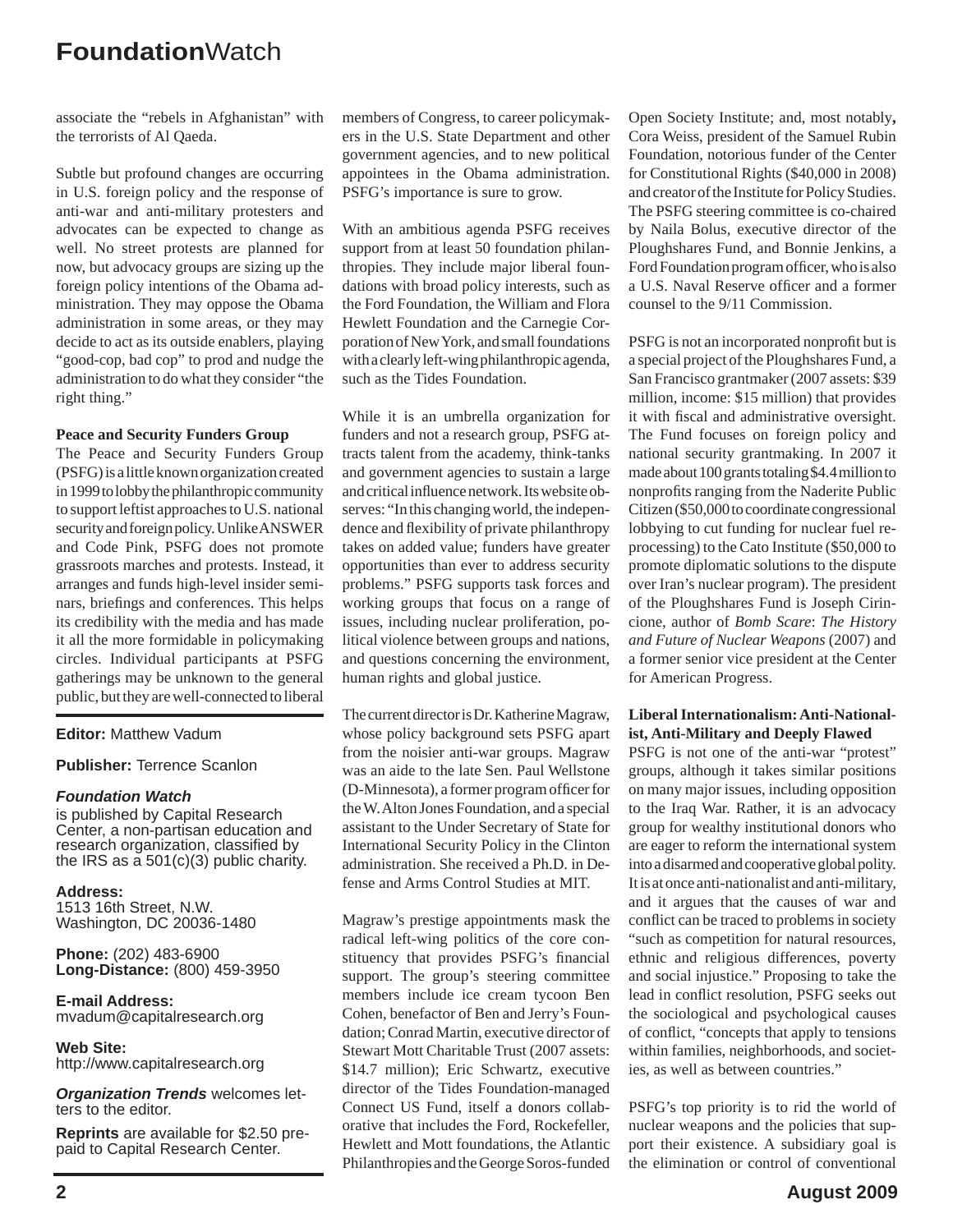and biological weapons, and outlawing the manufacture, sale and testing of such devises. PSFG advocates international arms control treaties leading to weapons disarmament. It also wants to create international coalitions to promote this objective as well as to protect the environment and support global human rights and social justice. PSFG wants a drastic decrease in the U.S. defense budget, and it would shift money to international humanitarian relief and economic development. It opposes extending U.S. power around the world and the "militarization" of space. It repudiates the strategic doctrines of unilateral pre-emptive military action favored by the Bush administration.

Unlike the "anti-war" groups International ANSWER, United for Peace and Justice and Code Pink, which are led by extremist anticapitalist radicals and doctrinaire Marxists, the goals of PSFG are neither necessarily radical nor ideological. Many PSFG policy positions receive support from moderate Republicans, neo-isolationists, libertarians and the center-left of the Democratic Party. In fact, the goal of reducing nuclear weapons was promoted by the Bush administration, which reduced the U.S. arsenal from 6,000 to 2,200 nuclear warheads, the lowest total since the Eisenhower administration.

Still, what might be labeled PSFG's "liberal internationalism" is a deeply flawed worldview. It subordinates U.S. national interests to a global utopianism. It rejects the necessity of political realism and dismisses American strategic requirements such as the need for covert intelligence, the conduct of political warfare, and the prudential use of force and propaganda. Regrettably, liberal internationalism is deeply rooted within American history and is often identified by the term *Wilsonian*.

Liberal internationalists believe policymakers should seek to achieve *absolute* gains for the collectivity of the world rather than *relative* gains for one's own country. They downplay or denigrate concepts such as the national interest, *realpolitik* and geopolitics while upholding multiculturalism, globalization and "arms control." Indeed, the control and eventual elimination of national armaments is at the center of the PSFG agenda. Again, this is neither new nor un-American: Arms control has long been a major compo-

nent in U.S. foreign policy, and for over three decades (1961-1999) an independent agency of the U.S. government was dedicated to its achievement. Yet arms control negotiations played little role in dismantling the Soviet Union despite all the attention paid to it in the last years of the Cold War. Avis Bohlen, a former assistant secretary of state for arms control, recently commented:

Its achievements were very modest; it's easier to say what it did not achieve than what it did. It did not end or even slow the arms race either quantitatively or qualitatively. Numbers continued to rise. Neither side gave up a single weapon system that it really wanted. It did not reduce defense spending; to the contrary, both SALT I and SALT II were purchased at the price of a significant increase in the U.S. defense budget. (Foreign Policy Research Institute website, May 2009, Vol. 14, No. 7)

What the diplomat George F. Kennan called "the legalistic-moralistic approach to international problems" continually reappears

scientific changes that have raised the world standard of living over the past half-century and start to imagine themselves working to integrate nation-states into a universal and unitary superstate to supervise finance and commerce and secure human rights and justice for all the people of the world.

Clearly, the philanthropists of the Peace and Security Funders Group see a role for themselves in the creation of this new world order. Beginning in the 1990s its member foundations have been funding affiliates and adjuncts to various U.N.-sponsored conferences held throughout the world. These jamborees are attended by government leaders, non-governmental organizations (NGOs) and thousands of social activists in places such as Cairo (population growth), Beijing (feminism), Kyoto (global warming), Rio de Janeiro (environment), and New York (gun control). Each succeeding conference is heralded as the start of something transformative as a flurry of consensus resolutions is passed by the assembled delegates to advance a global social agenda. (E.g., see the 1998 CRC monograph *Global Greens: Inside the* 



**PSFG director Katherine Magraw (left) and Ploughshares Fund executive director Naila Bolus (right)**

in the making of U.S. foreign policy, and the results have been disastrous. (*American Diplomacy*, University of Chicago Press, 1984, p. 95) Al Qaeda spent years preparing to execute 9/11, but no one in America saw it coming, including 16 intelligence agencies. Our policymakers were too preoccupied with thinking deep thoughts about globalization, the integration of national economies into a single world market, and multiculturalism, the harmonization of national cultures. It was perhaps inevitable that they would extrapolate from the remarkable technological and

*International Environmental Establishment*  by James Sheehan.)

The Clinton administration, which favored trade pacts over missile defense, promoted this type of foreign policy thinking, and former vice president Al Gore has been an apostle for it with his book, *Earth in the Balance*. Brookings Institution president Strobe Talbott, who was Clinton's deputy secretary of state, once said "all countries are basically social arrangements … in fact they are all artificial and temporary. Within the

**August 2009 3**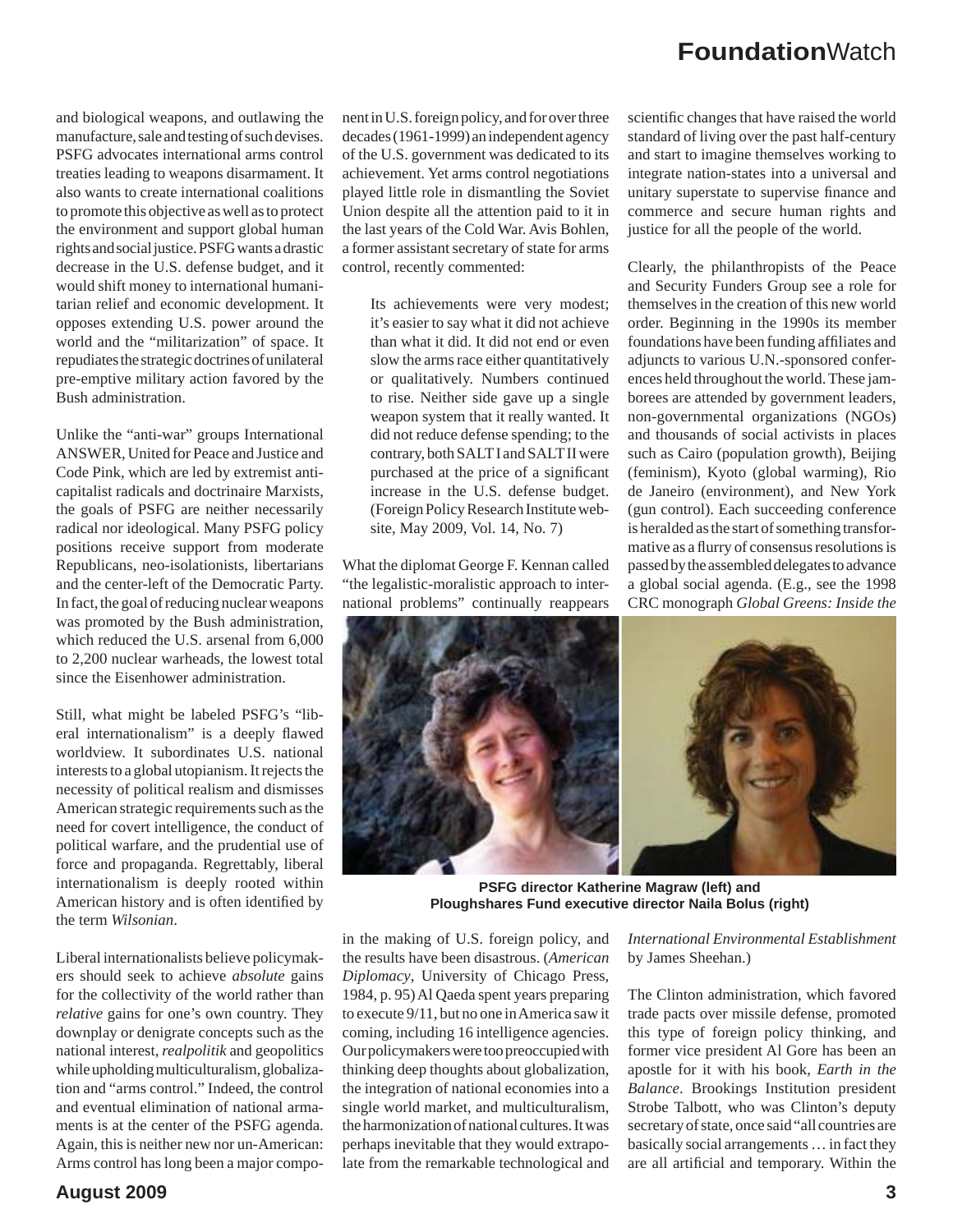#### **PSFG Member Groups**

- 1. Agape Foundation 2. Arca Foundation 3. Ben and Jerry's Foundation 4. Berghof Foundation for Conflict **Studies** 5. CarEth Foundation 6. Carnegie Corporation of New York 7. Charitable Foundation 8. Colombe Foundation 9. Compton Foundation 10. ConnectUS 11. Cypress Fund 12. Educational Foundation of America 13. Flora Family Foundation 14. Ford Foundation 15. German Marshall Fund 16. Harry Frank Guggenheim Foundation 17. William and Flora Hewlett **Foundation** 18. HKH Foundation 19. Hunt Alternatives Fund 20. Janelia Foundation 21. Kenbe Foundation 22. Milton Lauenstein
- 23. Lee and Gund Foundation 24. Lippincott Foundation 25. Livingry Foundation 26. Lydia B. Stokes Foundation 27. John D. and Catherine T. Mac-Arthur Foundation 28. Mertz Gilmore Foundation 29. David and Katherine Moore Family Foundation 30. Stewart Mott Charitable Trust 31. A.J. Muste Memorial Institute 32. New Cycle Foundation 33. New-Land Foundation 34. Open Society Institute 35. Park Foundation 36. Peace Development Fund 37. Peace, Conflict and Development Program Initiative 38. Planethood Foundation 39. Ploughshares Fund 40. The Prospect Hill Foundation 41. Proteus Fund 42. Public Welfare Foundation 43. Rockefeller Brothers Fund 44. Rockefeller Financial Services 45. Joseph Rowntree Charitable **Trust**
- next hundred years, nationhood as we know it will be obsolete; all states will recognize a single global authority." (Time magazine, July 29, 1992, p. 70) Even after the 9/11 attacks, both the Democratic and Republican parties continue making platform pledges to advance various global objectives of the sort once associated with socialist ideology: from ending world poverty and disease and advancing labor and environmental standards to securing gender equity and promoting free trade, democratic elections and civil

#### **Who's Behind PSFG?**

society.

The natural constituencies for liberal internationalism are government and charity officials, intellectuals, political reformers and humanitarian activists who want to universalize their ideas and proposals. However, what's new to the mix is the commitment of private wealth to support advocacy organizations dedicated to this agenda. A philanthropic network has formed to give like-minded groups the capacity to affect policies once considered the preserve of a tiny elite concerned with U.S. foreign and defense policy. PSFG is not a business; it does not sell a product; it does not earn money. It exists because its supporters want it to exist.

PSFG receives much of its support from its parent foundation, the Ploughshares Fund. In 2006-2007 PSFG director Katherine Magraw received a Ploughshares grant of \$109,575 for her group. Over an eight-year period (2000-2008) Ploughshares transferred about \$600,000 to PSFG, which, in turn, makes annual grants to over 100 local and national peace advocacy nonprofits. Because Ploughshares Fund executive director Naila Bolus is co-chair of PSFG, there is an inseparable link between the philanthropic parent and the grantee offspring. "We focus on tough cases," Bolus has said. "If it's a conflict area, we'll consider it." Bolus is a disciple of Helen Caldicott, the anti-nuclear 46. Samuel Rubin Foundation

- 47. Saga Foundation
- 48. Scherman Foundation
- 49. Schooner Foundation
- 50. Secure World Foundation
- 51. Simons Foundation
- 52. Alan B. Slifka Foundation
- 53. The Stanley Foundation
- 54. Steiner-King Foundation
- 55. Threshold Foundation
- 56. Tides Foundation
- 57. Town Creek Foundation
- 58. Turner Foundation
- 59. United Nations Foundation
- 60. Wellspring Advisors, LLC
- 61. Working Assets

activist. PF strategy includes start-up funding for entrepreneurs, emergency funds for urgent needs, advocacy programs, grants to influence public opinion, grassroots and international grants.

The parent Ploughshares Fund was created in 1981 by San Francisco philanthropist and activist Sally Lilienthal (1919-2006) to support measures to stop the spread and use of nuclear weapons. Lilienthal was also involved in the creation of the northern California chapter of the NAACP Legal Defense and Education Fund and she served on boards of the ACLU and Amnesty International. To date the Ploughshares Fund has distributed \$60 million to hundreds of groups and individuals around the world, making it the largest U.S. grantmaker to peace and security nonprofits.

Besides the above-mentioned grants to PSFG, Public Citizen, and the Cato Institute, the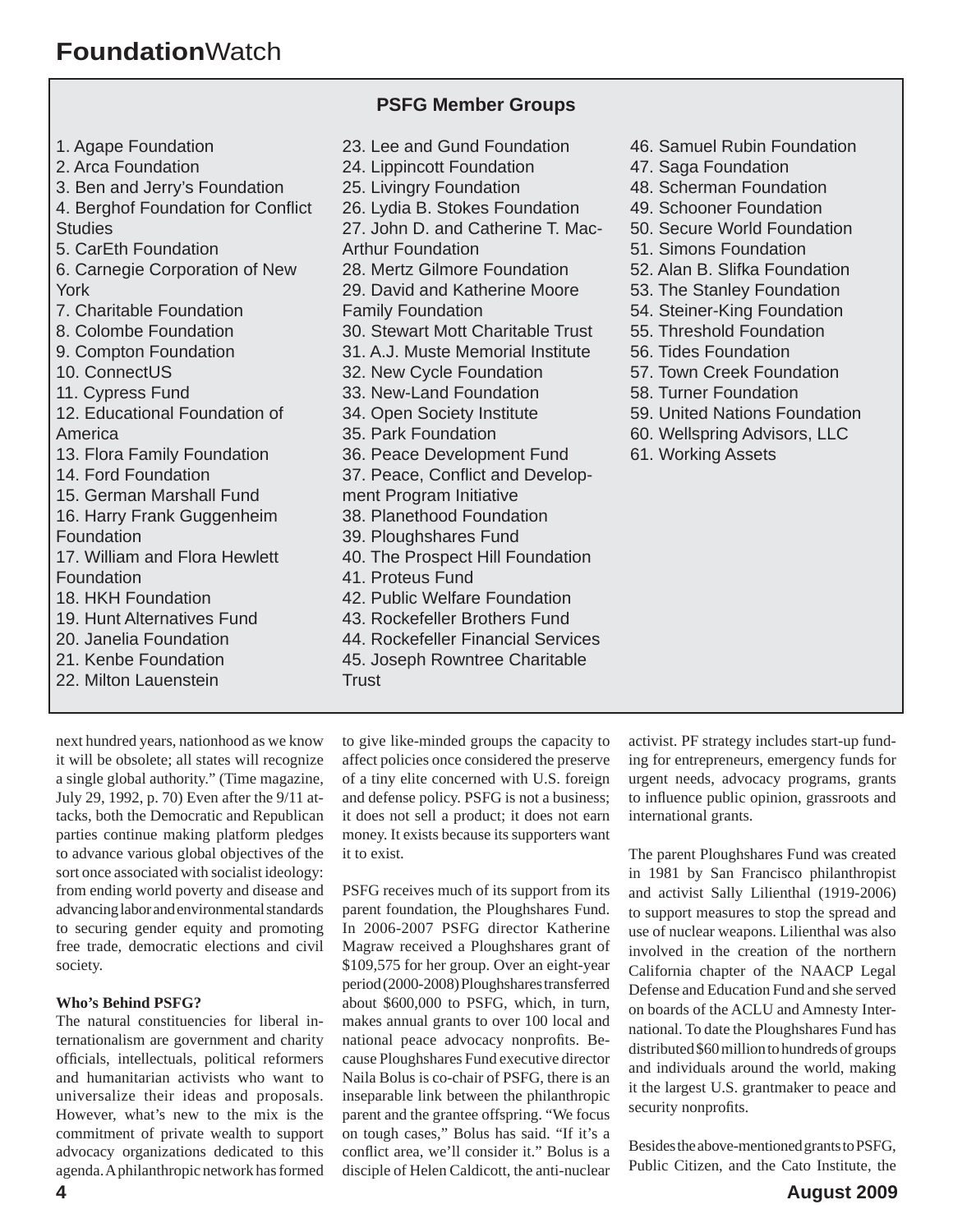Ploughshares Fund has made notable grants to groups opposed to nuclear weapons, the International Campaign to Ban Landmines, Natural Resources Defense Council and the Soviet Academy of Sciences, the Arms Control Advocacy Collaborative (to stop development of nuclear weapons), Search for Common Ground and the United Nations Association **(**to maintain communications with Iran).

The Fund also supports environmental causes. Since the late 1980s, it has contributed \$728,800 to the Natural Resources Defense Council (NRDC), \$628,787 to the Council for a Livable World, \$623,047 to Physicians for Social Responsibility, \$617,950 to Union of Concerned Scientists, \$76,000 to the Sierra Club, \$60,000 to Friends of the Earth, \$55,000 to Environmental Defense and smaller sums to groups such as Greenpeace and Rocky Mountain Institute.

Where does the Ploughshares Fund get its money? Besides initial support from Sally Lilienthal, Ploughshares has received contributions from the George Soros-funded Open Society Institute, and grants earmarked for PSFG from the John D. & Catherine T. Mac-Arthur Foundation (\$175,000 since 2001), Carnegie Corp. of New York (\$143,750 since 2000), Ford Foundation (\$75,000 since 2004), and the Rockefeller Brothers Fund (\$70,000 since 2003).

The Samuel Rubin Foundation (2008 assets: \$12 million; income: \$10 million) lists no contributions to PSFG on its most recent IRS form 990.The foundation's benefactor Samuel Rubin (1901-1978) was the anti-capitalist founder of Faberge Perfumes and a major funder of leftist nonprofits. His daughter Cora Weiss has a history of promoting anti-war and anti-American causes that goes back to the Vietnam War era. Weiss encouraged pro-Hanoi efforts to sway POW families to join the anti-war movement in return for their sons early release. In the 1980s she promoted the Soviet-backed nuclear freeze movement and other unilateral disarmament groups. (See "Funding the War Against the War on Terror," by John Perazzo*,* Frontpagemag. com, Oct. 6, 2006.) Her inclusion on the PSFG steering committee is a disturbing reminder that liberal internationalism can leave itself open to affiliation with radical left-wing groups opposed to the economic system and political principles that underpin American society.

#### **What Is To Be Done?**

The ascendancy of the Obama administration means that to change U.S. foreign and defense policies anti-war activists may no longer have to depend upon activist groups such as International ANSWER, United for Peace and Justice, and Code Pink or on potentially violent street protests and demonstrations. These groups, which are sustained by the Workers World Party and the Revolutionary Communist Party, have been supplanted by the more hopeful organizations of liberal internationalism, which are funded by donor collaboratives such as the Peace and Security Funders Group.

The future of American dissent for the moment rests with a sophisticated and organized network that is backed by major philanthropic foundations. But however well–intended, the new peace network may be even more corrosive to U.S. national security. Moreover, it has the ear of the Obama administration and is encouraged by that greatest oxymoron in the modern vocabulary, the *world community*. Liberal Internationalism is back again, with a vengeance.

Expect calls for sweeping treaties, laws and policies that promise to end political anarchy and create a harmony of interests universally shared. Expect more rhetorical appeals for universal disarmament rather than careful strategic planning to disarm enemies who might harm this country.

In 1910 British writer Norman Angell published *The Great Illusion*, a book that concluded war was unthinkable. Angell believed modern warfare was an unprofitable anachronism and economically futile. It could be eliminated through reason and education once people understood the irrelevance of military power to social prosperity. Wars between modern nations would cease just as wars between Catholics and Protestants had ended. Four years later World War I began.

Angell's progressive agenda for world disarmament has a modern-day counterpart in today's "peace studies" curriculum popular on college campuses. But the historian Niall Ferguson has observed that periods of apparent progressive unity often produce resounding crashes:

"As the economic parallels with 1914 suggest, today's globalization shows at least some signs of reversibility. The risks increase when one considers the present political situation, which has the same five flaws as the pre-1914 international order: imperial overstretch, great-power rivalry, an unstable alliance system, rogue regimes sponsoring terror, and the rise of a revolutionary terrorist organization hostile to capitalism… In that sense, we seem no better prepared for the worst-case scenario than were the beneficiaries of the last age of globalization, 90 years ago. Like the passengers who boarded the Lusitania, all we know is that we may conceivably sink. Still, we sail." (Foreign Affairs, December 2005, p. 72)

*John J. Tierney is the Walter Kohler Professor of International Relations at the Institute of World Politics, a Washington, D.C.-based graduate school. He is author of* The Politics of Peace*, published in 2005 by Capital Research Center.*

#### *FW*

**Please consider contributing early in this calendar year to the Capital Research Center.**

**We need your help in the**  current difficult economic **climate to continue our important research.** 

**Your contribution to advance our watchdog work is deeply appreciated.** 

**Many thanks.** 

**Terrence Scanlon President**